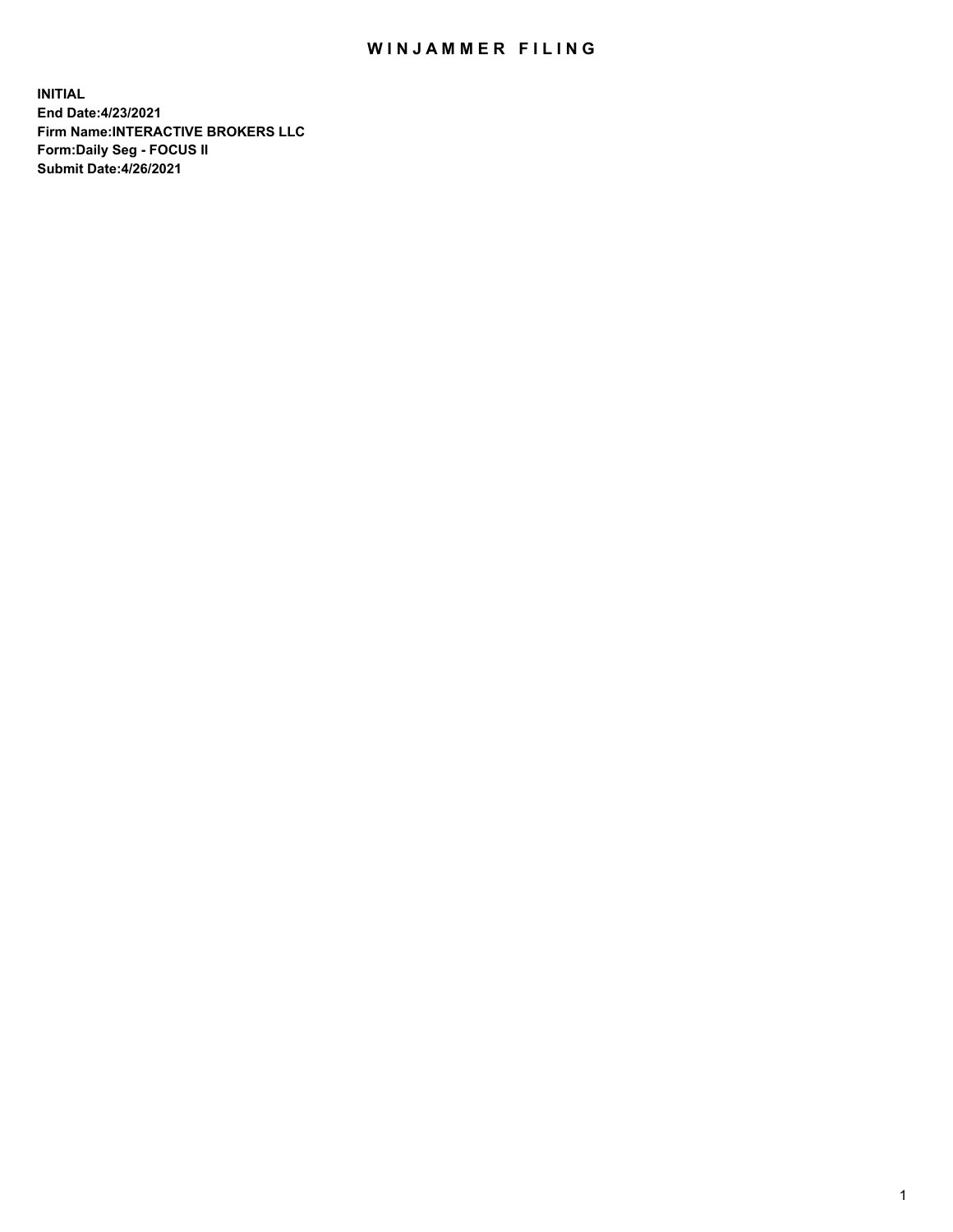**INITIAL End Date:4/23/2021 Firm Name:INTERACTIVE BROKERS LLC Form:Daily Seg - FOCUS II Submit Date:4/26/2021 Daily Segregation - Cover Page**

| Name of Company                                                                                                                                                                                                                                                                                                                | <b>INTERACTIVE BROKERS LLC</b>                                                   |  |
|--------------------------------------------------------------------------------------------------------------------------------------------------------------------------------------------------------------------------------------------------------------------------------------------------------------------------------|----------------------------------------------------------------------------------|--|
| <b>Contact Name</b>                                                                                                                                                                                                                                                                                                            | James Menicucci                                                                  |  |
| <b>Contact Phone Number</b>                                                                                                                                                                                                                                                                                                    | 203-618-8085                                                                     |  |
| <b>Contact Email Address</b>                                                                                                                                                                                                                                                                                                   | jmenicucci@interactivebrokers.c<br>om                                            |  |
| FCM's Customer Segregated Funds Residual Interest Target (choose one):<br>a. Minimum dollar amount: ; or<br>b. Minimum percentage of customer segregated funds required:% ; or<br>c. Dollar amount range between: and; or<br>d. Percentage range of customer segregated funds required between:% and%.                         | <u>0</u><br>$\overline{\mathbf{0}}$<br>155,000,000 245,000,000<br>0 <sub>0</sub> |  |
| FCM's Customer Secured Amount Funds Residual Interest Target (choose one):<br>a. Minimum dollar amount: ; or<br>b. Minimum percentage of customer secured funds required:% ; or<br>c. Dollar amount range between: and; or<br>d. Percentage range of customer secured funds required between:% and%.                           | <u>0</u><br>$\overline{\mathbf{0}}$<br>80,000,000 120,000,000<br>0 <sub>0</sub>  |  |
| FCM's Cleared Swaps Customer Collateral Residual Interest Target (choose one):<br>a. Minimum dollar amount: ; or<br>b. Minimum percentage of cleared swaps customer collateral required:% ; or<br>c. Dollar amount range between: and; or<br>d. Percentage range of cleared swaps customer collateral required between:% and%. | <u>0</u><br>$\underline{\mathbf{0}}$<br>0 <sub>0</sub><br>0 <sub>0</sub>         |  |

Attach supporting documents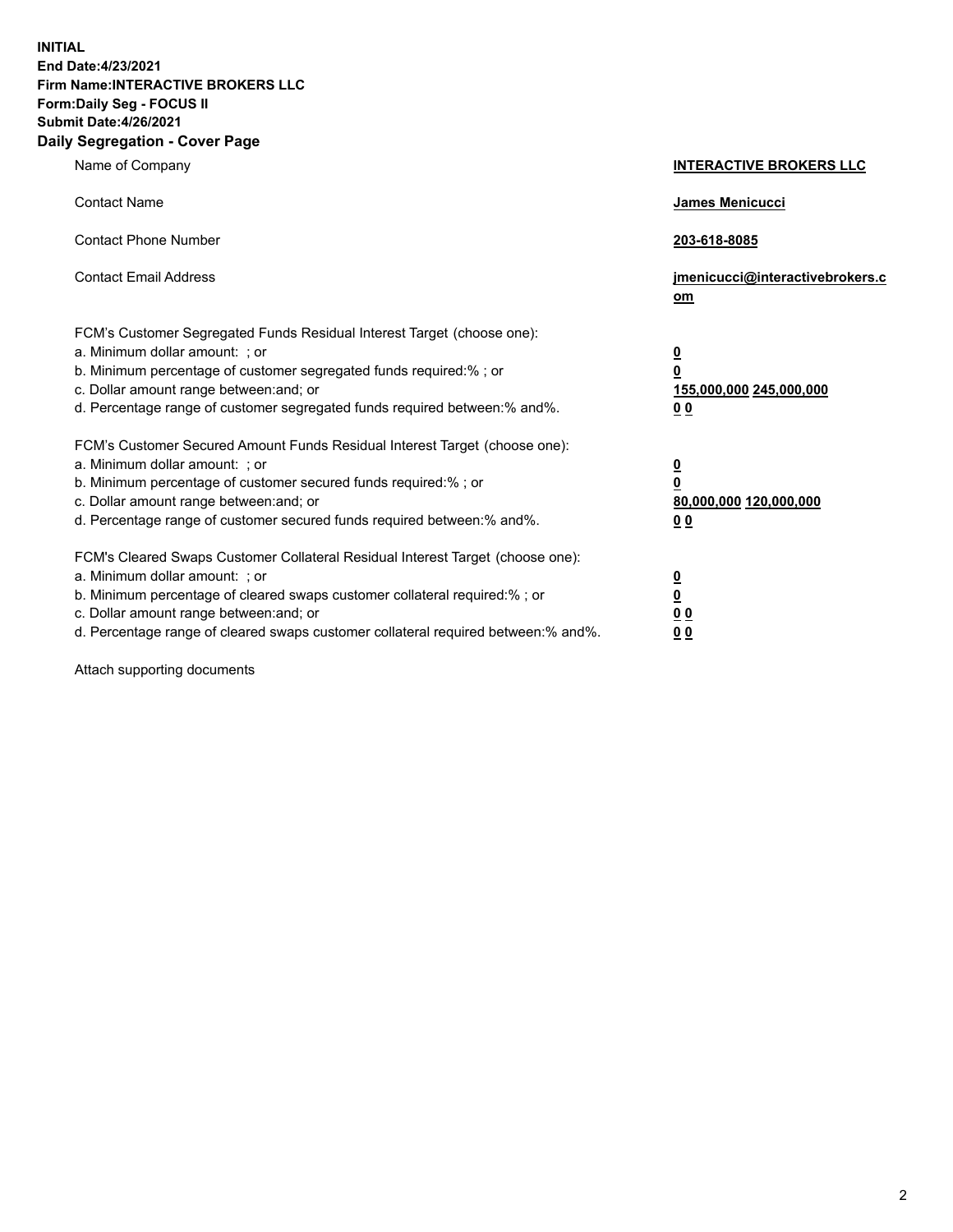**INITIAL End Date:4/23/2021 Firm Name:INTERACTIVE BROKERS LLC Form:Daily Seg - FOCUS II Submit Date:4/26/2021 Daily Segregation - Secured Amounts**

## Foreign Futures and Foreign Options Secured Amounts Amount required to be set aside pursuant to law, rule or regulation of a foreign government or a rule of a self-regulatory organization authorized thereunder **0** [7305] 1. Net ledger balance - Foreign Futures and Foreign Option Trading - All Customers A. Cash **471,225,586** [7315] B. Securities (at market) **0** [7317] 2. Net unrealized profit (loss) in open futures contracts traded on a foreign board of trade **22,670,536** [7325] 3. Exchange traded options a. Market value of open option contracts purchased on a foreign board of trade **93,875** [7335] b. Market value of open contracts granted (sold) on a foreign board of trade **-11,040** [7337] 4. Net equity (deficit) (add lines 1. 2. and 3.) **493,978,957** [7345] 5. Account liquidating to a deficit and account with a debit balances - gross amount **5,618** [7351] Less: amount offset by customer owned securities **0** [7352] **5,618** [7354] 6. Amount required to be set aside as the secured amount - Net Liquidating Equity Method (add lines 4 and 5) **493,984,575** [7355] 7. Greater of amount required to be set aside pursuant to foreign jurisdiction (above) or line 6. **493,984,575** [7360] FUNDS DEPOSITED IN SEPARATE REGULATION 30.7 ACCOUNTS 1. Cash in banks A. Banks located in the United States **62,413,839** [7500] B. Other banks qualified under Regulation 30.7 **0** [7520] **62,413,839** [7530] 2. Securities A. In safekeeping with banks located in the United States **299,998,500** [7540] B. In safekeeping with other banks qualified under Regulation 30.7 **0** [7560] **299,998,500** [7570] 3. Equities with registered futures commission merchants A. Cash **0** [7580] B. Securities **0** [7590] C. Unrealized gain (loss) on open futures contracts **0** [7600] D. Value of long option contracts **0** [7610] E. Value of short option contracts **0** [7615] **0** [7620] 4. Amounts held by clearing organizations of foreign boards of trade A. Cash **0** [7640] B. Securities **0** [7650] C. Amount due to (from) clearing organization - daily variation **0** [7660] D. Value of long option contracts **0** [7670] E. Value of short option contracts **0** [7675] **0** [7680] 5. Amounts held by members of foreign boards of trade A. Cash **238,990,584** [7700] B. Securities **0** [7710] C. Unrealized gain (loss) on open futures contracts **14,444,371** [7720] D. Value of long option contracts **93,875** [7730] E. Value of short option contracts **-11,040** [7735] **253,517,790** [7740] 6. Amounts with other depositories designated by a foreign board of trade **0** [7760] 7. Segregated funds on hand **0** [7765] 8. Total funds in separate section 30.7 accounts **615,930,129** [7770] 9. Excess (deficiency) Set Aside for Secured Amount (subtract line 7 Secured Statement Page 1 from Line 8) **121,945,554** [7380] 10. Management Target Amount for Excess funds in separate section 30.7 accounts **80,000,000** [7780] 11. Excess (deficiency) funds in separate 30.7 accounts over (under) Management Target **41,945,554** [7785]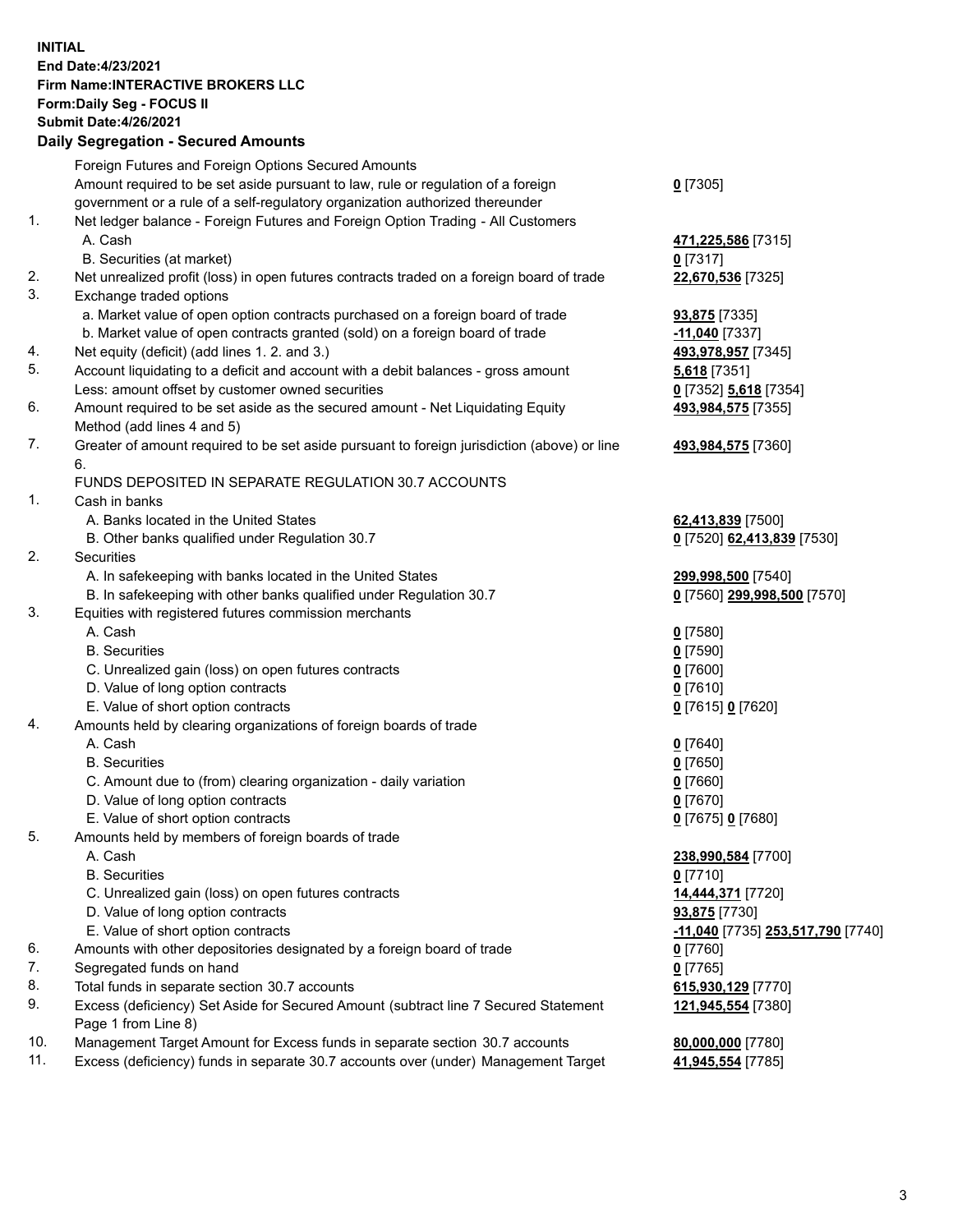**INITIAL End Date:4/23/2021 Firm Name:INTERACTIVE BROKERS LLC Form:Daily Seg - FOCUS II Submit Date:4/26/2021 Daily Segregation - Segregation Statement** SEGREGATION REQUIREMENTS(Section 4d(2) of the CEAct) 1. Net ledger balance A. Cash **6,518,955,226** [7010] B. Securities (at market) **0** [7020] 2. Net unrealized profit (loss) in open futures contracts traded on a contract market **192,585,966** [7030] 3. Exchange traded options A. Add market value of open option contracts purchased on a contract market **299,404,423** [7032] B. Deduct market value of open option contracts granted (sold) on a contract market **-243,822,208** [7033] 4. Net equity (deficit) (add lines 1, 2 and 3) **6,767,123,407** [7040] 5. Accounts liquidating to a deficit and accounts with debit balances - gross amount **1,307,982** [7045] Less: amount offset by customer securities **0** [7047] **1,307,982** [7050] 6. Amount required to be segregated (add lines 4 and 5) **6,768,431,389** [7060] FUNDS IN SEGREGATED ACCOUNTS 7. Deposited in segregated funds bank accounts A. Cash **1,273,758,774** [7070] B. Securities representing investments of customers' funds (at market) **3,199,958,000** [7080] C. Securities held for particular customers or option customers in lieu of cash (at market) **0** [7090] 8. Margins on deposit with derivatives clearing organizations of contract markets A. Cash **1,986,581,498** [7100] B. Securities representing investments of customers' funds (at market) **422,054,404** [7110] C. Securities held for particular customers or option customers in lieu of cash (at market) **0** [7120] 9. Net settlement from (to) derivatives clearing organizations of contract markets **34,481,075** [7130] 10. Exchange traded options A. Value of open long option contracts **299,247,480** [7132] B. Value of open short option contracts **-243,704,858** [7133] 11. Net equities with other FCMs A. Net liquidating equity **0** [7140] B. Securities representing investments of customers' funds (at market) **0** [7160] C. Securities held for particular customers or option customers in lieu of cash (at market) **0** [7170] 12. Segregated funds on hand **0** [7150] 13. Total amount in segregation (add lines 7 through 12) **6,972,376,373** [7180] 14. Excess (deficiency) funds in segregation (subtract line 6 from line 13) **203,944,984** [7190] 15. Management Target Amount for Excess funds in segregation **155,000,000** [7194]

16. Excess (deficiency) funds in segregation over (under) Management Target Amount Excess

**48,944,984** [7198]